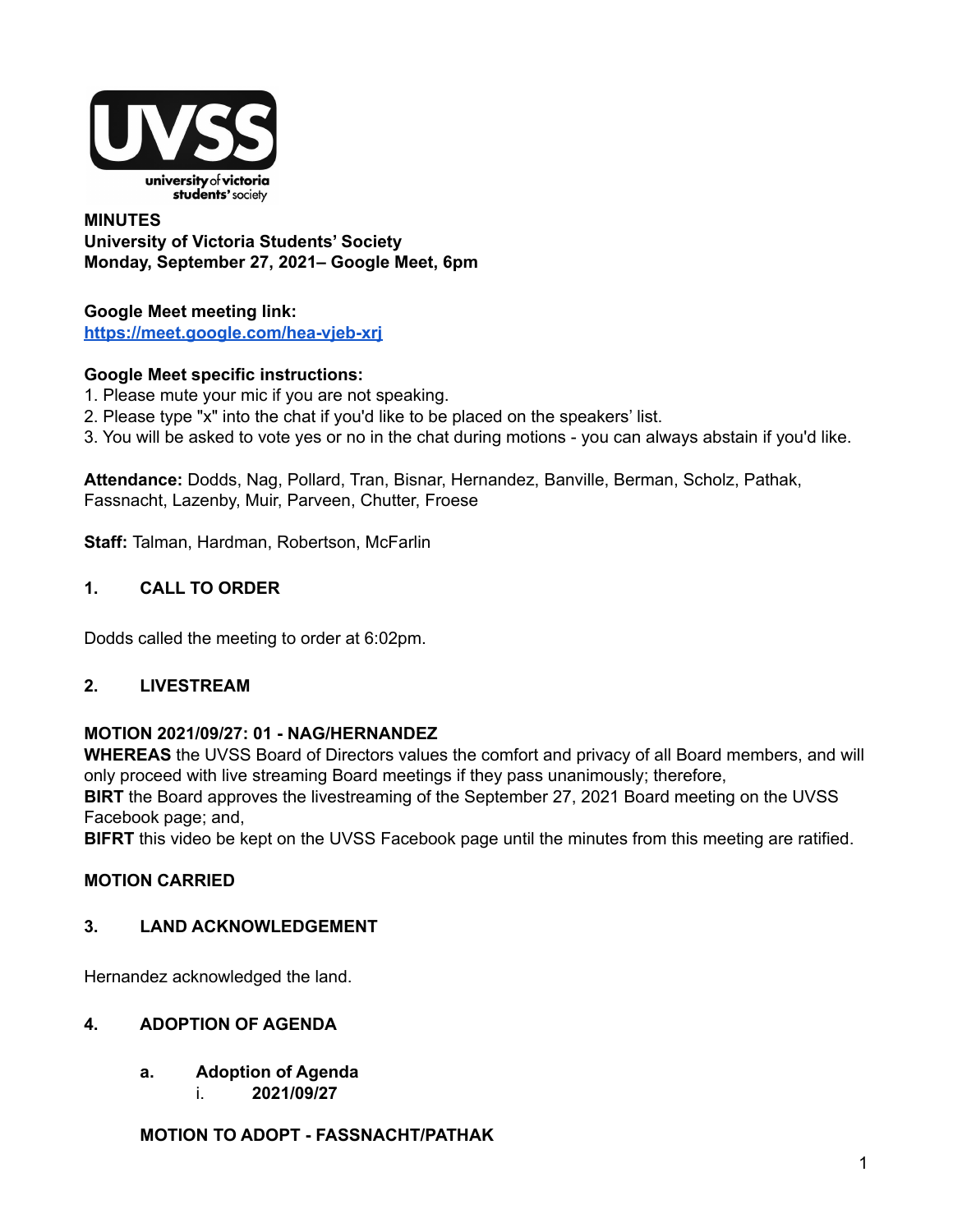#### **MOTION TO AMEND - CHUTTER/PATHAK** To add Chutter's directors report. **MOTION CARRIED**

**MOTION TO AMEND - POLLARD/CHUTTER** To add Pollard's motion. **MOTION CARRIED**

**MOTION TO AMEND - HERNANDEZ/BISNAR** To edit motion 03. **MOTION CARRIED**

#### **MOTION CARRIED**

- **b. Adoption of Minutes**
	- i. **2021/09/13**

**MOTION TO ADOPT - SCHOLZ/HERNANDEZ MOTION CARRIED**

#### **5. PRESENTATIONS & ANNOUNCEMENTS**

- **a. PRESENTATIONS**
- **b. ANNOUNCEMENTS**

#### **6. REPORTS**

#### **a. EXCLUDED MANAGERS**

#### **b. PORTFOLIOS**

- 1. Campaigns and Community Relations
- 2. Finance and Operations
- 3. Outreach and University Relations
- 4. Student Affairs
- 5. Events
- 6. International Student Relations

#### **COMMITTEES AND COUNCILS**

- 1. Electoral
- 2. Executive Committee
- 3. Food Bank & Free Store
- 4. Peer Support Centre

#### **CONSTITUENCY ORGANIZATIONS & NSU**

- 1. GEM
- 2. NSU
- 3. Pride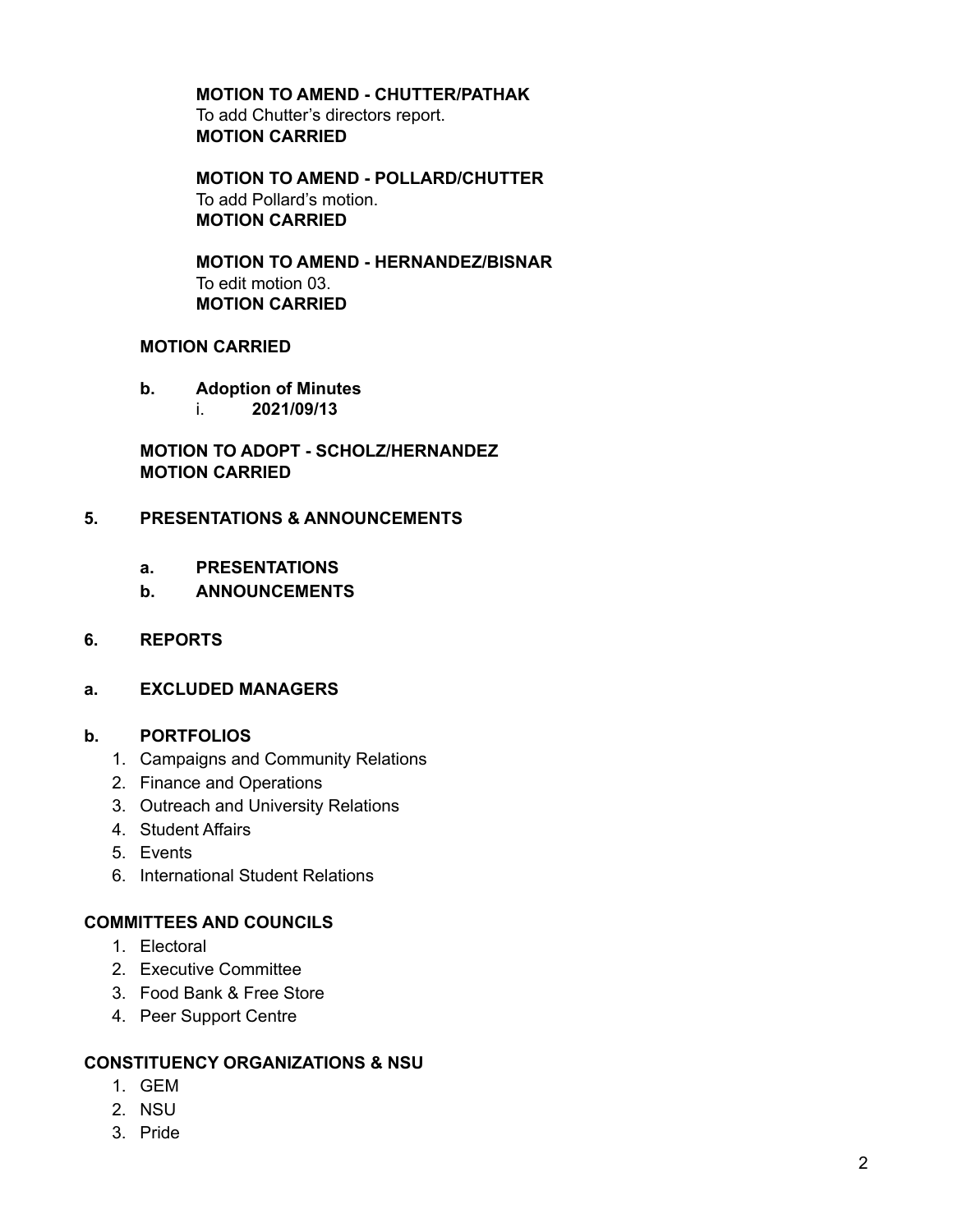- 4. SOCC
- 5. SSD
- **7. QUESTION PERIOD (15 mins)**

### **8. EMAIL MOTIONS**

### **9. MAIN MOTIONS**

### **MOTION 2021/09/27 : 02 - NAG/HERNANDEZ**

**WHEREAS** the UVSS values professional and leadership training to guide the future program of the UVSS; therefore,

**BIRT** the board approve Lead Directors to attend Student Union Development Summit (SUDS) from October 15 to October 18, 2021.

### **MOTION CARRIED**

### **MOTION 2021/09/27: 03 - HERNANDEZ/PATHAK**

**BIRT** the following list of clubs are ratified and allocated their respective funding. Returning clubs with full funding of \$130.13

- UVic American Sign Language Club
- Mental Health and Wellbeing Club
- UVIC Pre-Med Club

New Club, no funding

● Pre Occupational Therapy Club

#### **MOTION CARRIED**

### **OMNIBUS MOTIONS 04 and 05**

#### **MOTION 2021/09/27: 04 - HERNANDEZ/PATHAK**

**BIRT** Clubs policy section 2.3 RATIFICATION AND STATUS\* is amended as follows:

J. At least one member of the club's executive team must have completed a sexualised violence prevention workshop authorised by the Director of Student Affairs at all times.

- **I. Training is valid for one year and it is up to club executives to ensure they are compliant.**
- II. If no executive member has completed an authorised sexualised violence prevention workshop, the club may still be ratified under the condition that an executive member completes said training prior to seeking subsequent ratification.
- III. If no executive member completes an authorised sexualised violence prevention workshop within the semester they were conditionally ratified, the Director of Student Affairs may deny their request for subsequent ratification.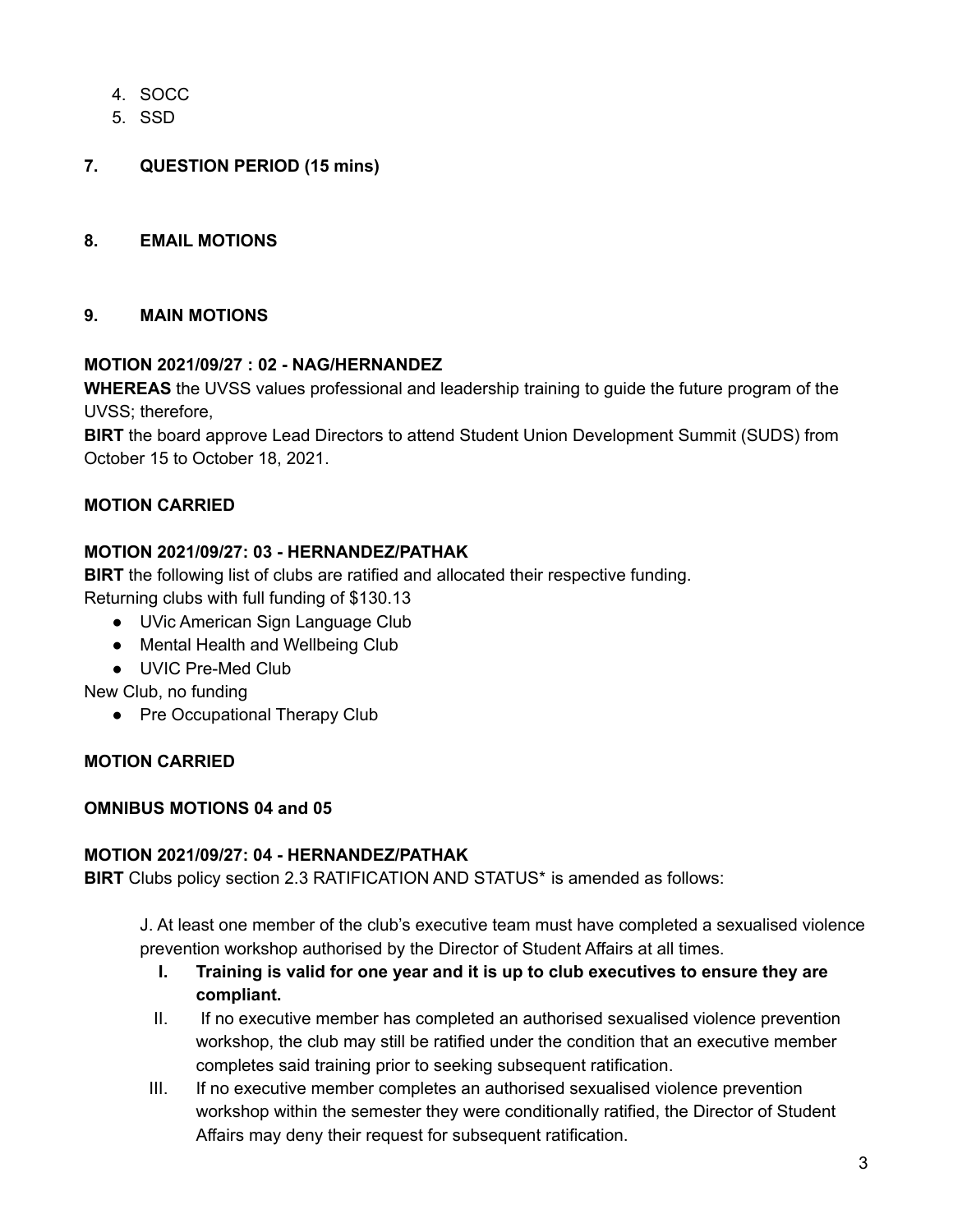- IV. Clubs must contact the Director of Student Affairs with the name of the executive member who completed the workshop, the name of the workshop, and proof of completion, such as a certificate, if available.
- V. The Director of Student Affairs shall post a list of authorised sexualised violence prevention workshops on the UVSS website

# **MOTION 2021/09/27: 05 - HERNANDEZ/**

**BIRT** Course Union Policy section 2. RATIFICATION & STATUS\* is amended as follows:

g. At least one member of the course union's executive team must have completed a sexualised violence prevention workshop authorised by the Director of Student Affairs at all times.

- **I. Training is valid for one year and it is up to club executives to ensure they are compliant.**
- II. If no executive member has completed an authorised sexualised violence prevention workshop, the course union may still be ratified under the condition that an executive member completes said training prior to seeking subsequent ratification.
- III. If no executive member completes an authorised sexualised violence prevention workshop within the semester they were conditionally ratified, the Director of Student Affairs may deny their request for subsequent ratification.
- IV. Course Unions must contact the Director of Student Affairs with the name of the executive member who completed the workshop, the name of the workshop, and proof of completion, such as a certificate, if available.
- V. The Director of Student Affairs shall post a list of authorised sexualisedviolence prevention workshops on the UVSS website.

### **MOTIONS 04 and 05 CARRIED BY OMNIBUS**

### **MOTION 2021/09/27: 06 - HERNANDEZ/FASSNACHT**

**BIRT** Board of Directors' Policy 5.3 Terms of Rental is amended as follows:

iii. Ratified Clubs, Course Unions and Professional Development Unions shall be able to book a multi-purpose room (Michele Pujol Room, Vertigo, SUB Upper lounge) free of charge to a maximum of two times per month **during May, September and January** until the first day of the second month of the term, and four times per month t**hroughout the rest of** after the first day of the second month of the term.

iv. The following are the time periods at which UVSS users can make regularly occurring space bookings:

● Space booking for the Fall semester shall commence on August 1 and end on September 30. After this two-month period, UVSS users may book the remaining spaces subject to availability.

● Space booking for the Winter semester shall commence on December 1 and end on January 31 of the next calendar year. After this two-month period, UVSS users may book the remaining spaces subject to availability.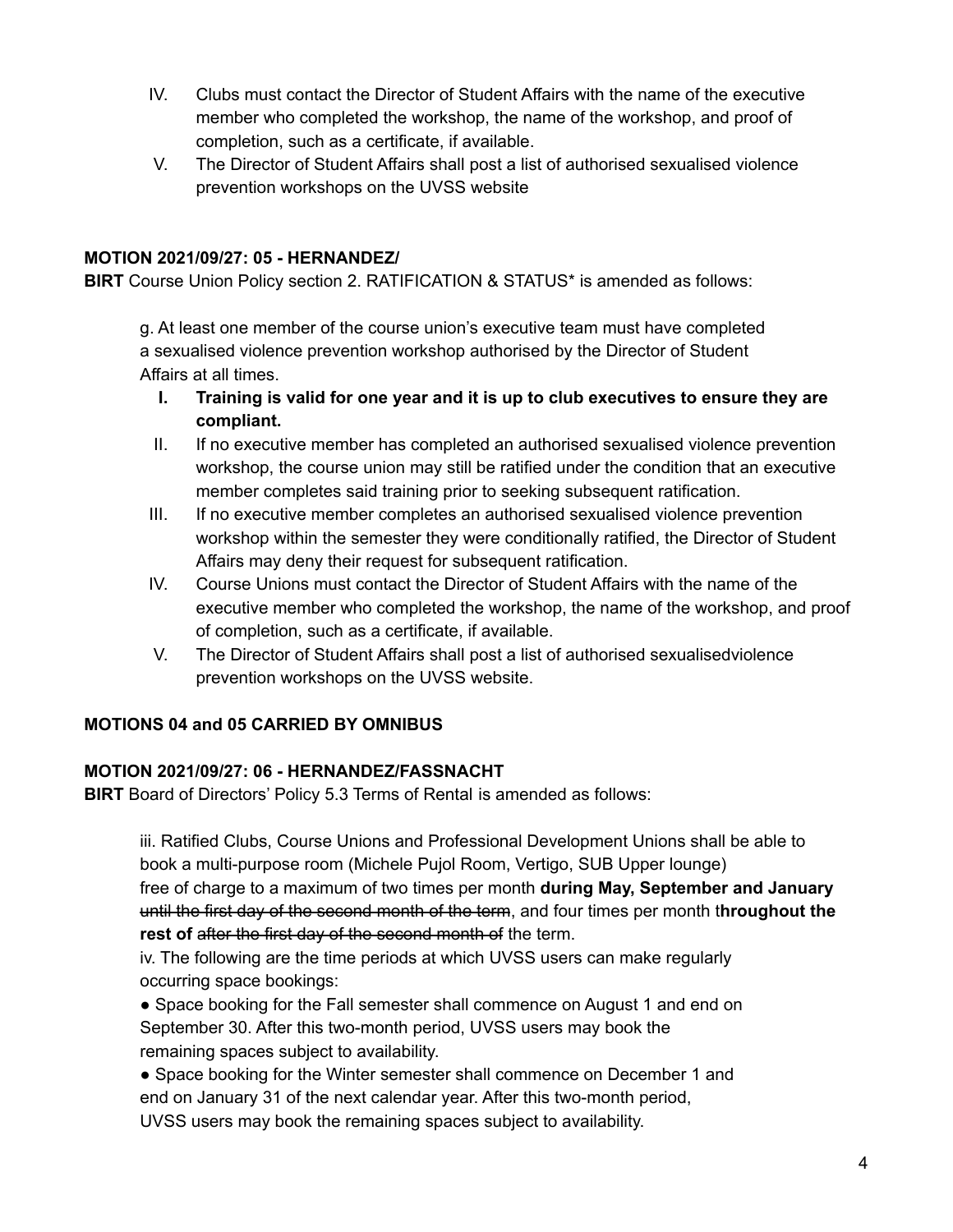v. If a UVSS user wishes to book a multi-purpose room for five [5] or more days, the request shall be referred to the Executive Committee for a decision made at the advice of Catering and Conference Services.

### **MOTION CARRIED**

### **MOTION 2021/09/27 07: - POLLARD/BERMAN**

**BIRT** the Board approves the following statement regarding the National Day for Truth and Reconciliation in Canada.

[https://docs.google.com/document/d/1zdOpE4E5w3rQvVZcNpYs7WRzDd-t058rca7p8V9O754/edit?us](https://docs.google.com/document/d/1zdOpE4E5w3rQvVZcNpYs7WRzDd-t058rca7p8V9O754/edit?usp=sharing&authuser=1) [p=sharing](https://docs.google.com/document/d/1zdOpE4E5w3rQvVZcNpYs7WRzDd-t058rca7p8V9O754/edit?usp=sharing&authuser=1)

### **MOTION TO POSTPONE**

To move to an email vote.

### **MOTION TO MOVE IN CAMERA - FASSNACHT/BERMAN**

The meeting moved in camera at 6:56pm. **MOTION CARRIED**

- **10. IN-CAMERA**
	- **a. Legal**
	- **b. Personnel Committee Report**

### **MOTION TO MOVE OUT OF CAMERA - MUIR/BISNAR**

The meeting moved in camera at 7:04pm. **MOTION CARRIED**

### **MOTION 2021/09/27 - NAG/POLLARD**

**WHEREAS** the board has received notice of resignation from the Administrative and Services Manager, **BIRT** a hiring committee is struck as per guidelines set forth by the Employee Handbook **BIFRT** nominations are open for one member of the board to be elected to the hiring committee.

Dodds was nominated

### **MOTION CARRIED**

#### **11. MEETING TIMES**

**The next meeting scheduled by the Board of Directors is: Monday October 4th, 2021** on Google Meet (online).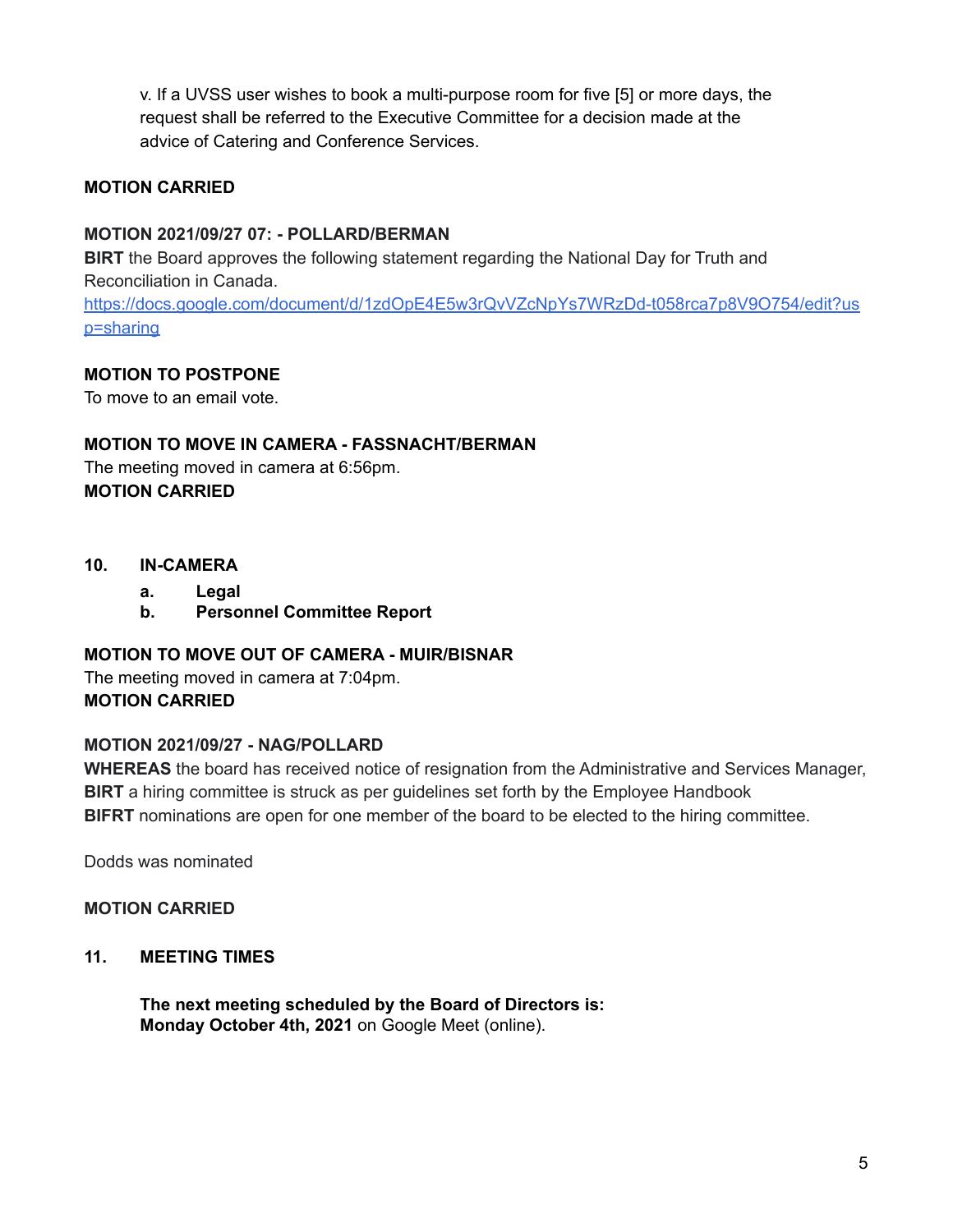# **12. ADJOURNMENT**

### **13. BOARD DIRECTORS' REPORTS**

### **Q Roxas (105.75 hours)**

- *● Admin (9.5)*
	- Responding to emails, inquiries, conversations, messages, requests incl. arranging agendas, checking schedules, updating calendars, liaising information and requests to appropriate team members, etc.
	- Catching up on emails after being on holiday!
	- Arranging with vendors, stakeholders, partners, sponsors, collaborators for back-to-campus events
- *● Meetings & Committees (16.5)*
	- FBFS Committee
		- Leads
		- Leads Daily Check Ins
		- Exec
		- Meeting with CC
		- Meeting with Mariel and Katie
		- Events Committee
		- Meeting with Relevant Excludes and Staff re Hot Lunch
		- Operational Relations
		- Meeting with Liz
	- *● Events Portfolio (72.75)*
		- CKO
		- Writing SM captions
		- Sending out outreach and graphics to CKO partners
		- Reaching out to vendors and bands to finalize details for the event
		- Outreach planning
		- Tabling
		- Orientation
		- Coordinating volunteers, calling, filling in for, etc.
		- Primary point of contact for vendors, volunteers, organizers, stakeholders, etc.
		- MC'ing/hosting
		- Setting up and taking down equipment
		- Filming + closed captioning videos up to UVSS standards + policies for IG and FB (thunderfest, CKO, etc.)
		- Running CKO events overall and everything that entails
		- OneCard Advocacy
		- CCU
		- $\circ$  Assist Mariel with CCU days planning, outreach plan, equipment booking, etc.
		- Shift Our Campus
		- Filming for survey posts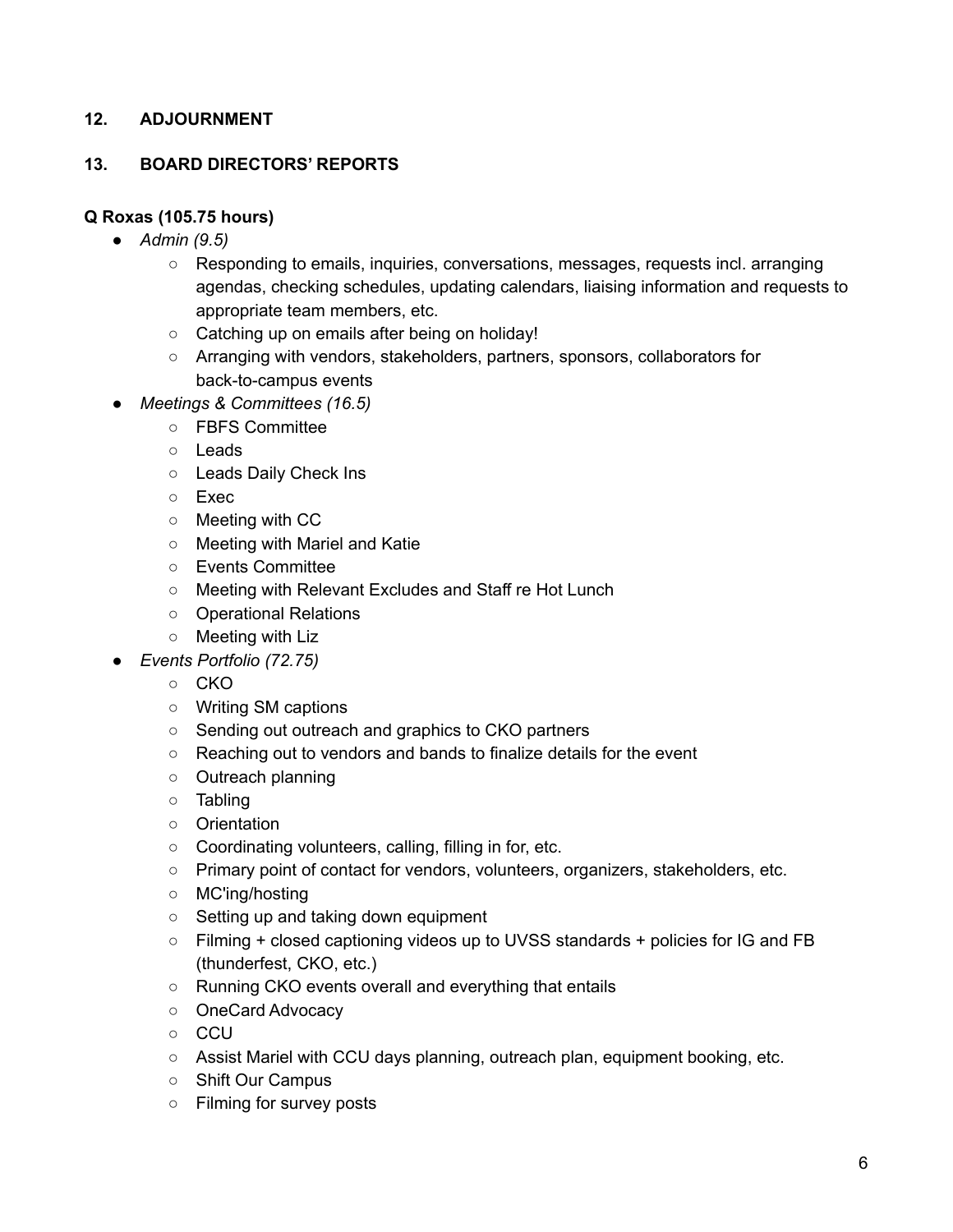# **Marran Dodds (71.5 hours)**

- *Committees/Meetings*
	- Board Meeting
	- Executive committee
	- Leads meeting
	- Campaigns Committee
	- Member outreach and engagement committee
	- Meeting 1:1 with excluded management
	- Policy development committee
	- UVSS/UVic Executive to Executive meeting
	- Meeting w/ Registrar re Gender Declaration Options
	- Fee Reduction Appeals Committee
		- Prepping for the meeting
	- Meeting w/ Student Wellness Centre
	- Monthly meetings with Jim Dunsdon
		- Following up on action items
- *Ongoing Projects/Collaborations*
	- Clubs and Course Union Days
		- Helping set up Discord
		- Planning social media takeovers
		- Executing UVic Instagram Takeover
		- Capturing content
		- Liaising with vendors
		- Take down/set up
	- Housing advocacy
		- Met with UVic Executives to brainstorm advocacy strategies
	- Outreach
		- Classroom talks
	- AGM
		- Planning meetings
		- Outreach planning
		- Emails
		- General Organizing  $\rightarrow$  Finding chair, territory acknowledgement, prizes, setting sequence of events
		- Creating agenda
		- Creating agenda and motions
- *Administrative and Other*
	- Cleaning up after CKO
	- Emails, administration, and organizing
	- Held office hours
	- Signing cheques
	- Helping with climate strike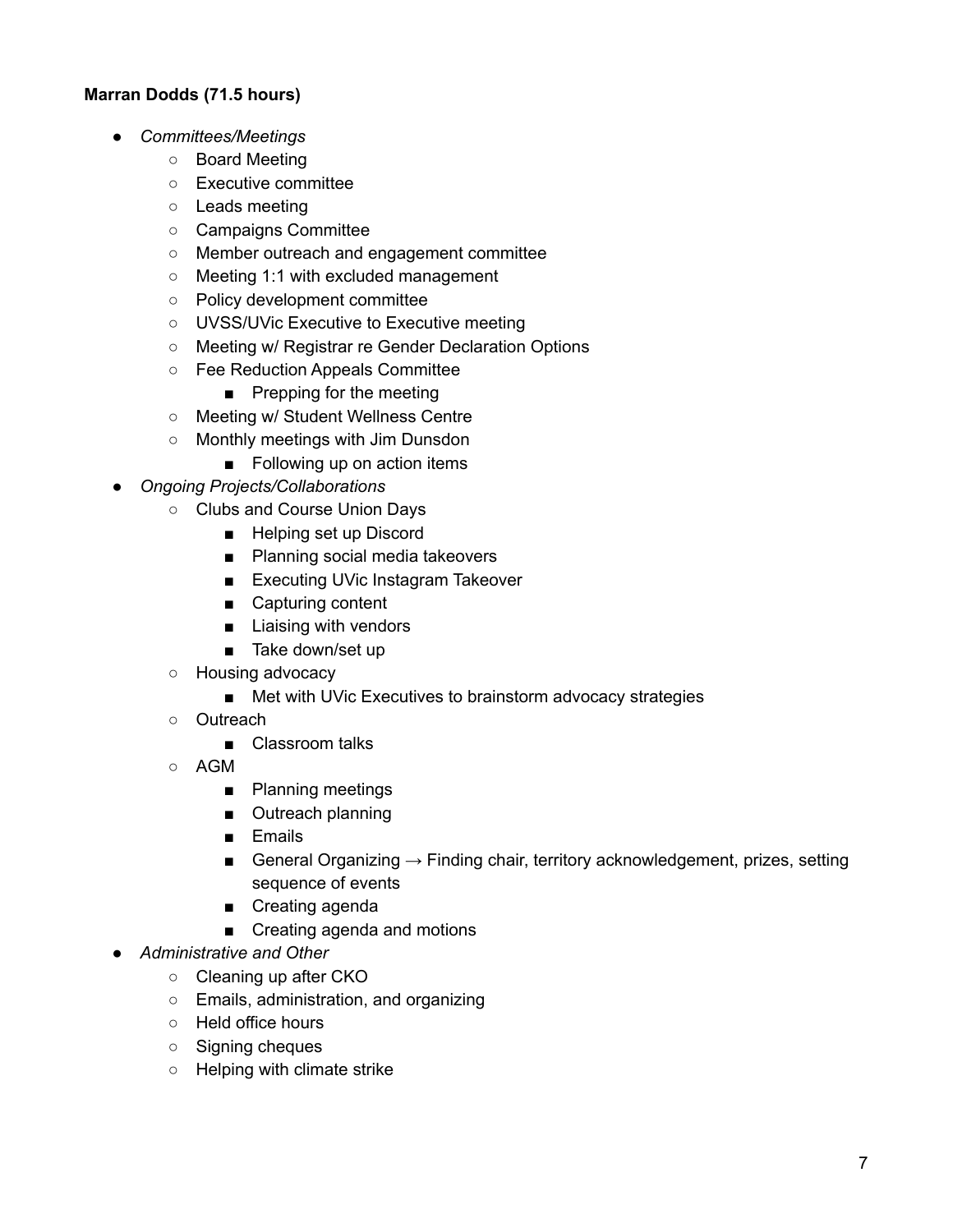# **Robin Pollard (93 hours)**

*General*

- Committee Meetings
	- Leads
	- Exec
	- Campaigns
- emails and admin

### *Divest*

- First meeting organizing
- Meeting with EJ and HC
- Interview
- Emails
- Volunteer signup transcriptions
- Volunteer emails
- Social media
- First Divest Meeting! :):)
	- About **30 peopl**e came!
- Global Climate Strike 2021 Co- Organizing UVic Campus Walk Out
	- Social media
	- Planning
	- Poster build
	- Material organizing
	- "Chalk up"
	- Walk out and event :)
	- Bus coordination
	- Bike brigade coordination
	- Transit tickets
	- Emails
	- Room bookings
	- Poster builds
	- Volunteer coordination
	- Climate Strike
	- Volunteer coordination
	- 11am walkout and rally
	- Federal Election
- Videos
- Outreach +social media
- Answering student questions
- Info sharing

### *SaferUse*

- Naloxone training first session!!!
	- We had **49 people** attend and get trained which was really exciting
- Volunteer coordination
- Emails

*Lets Get Consensual*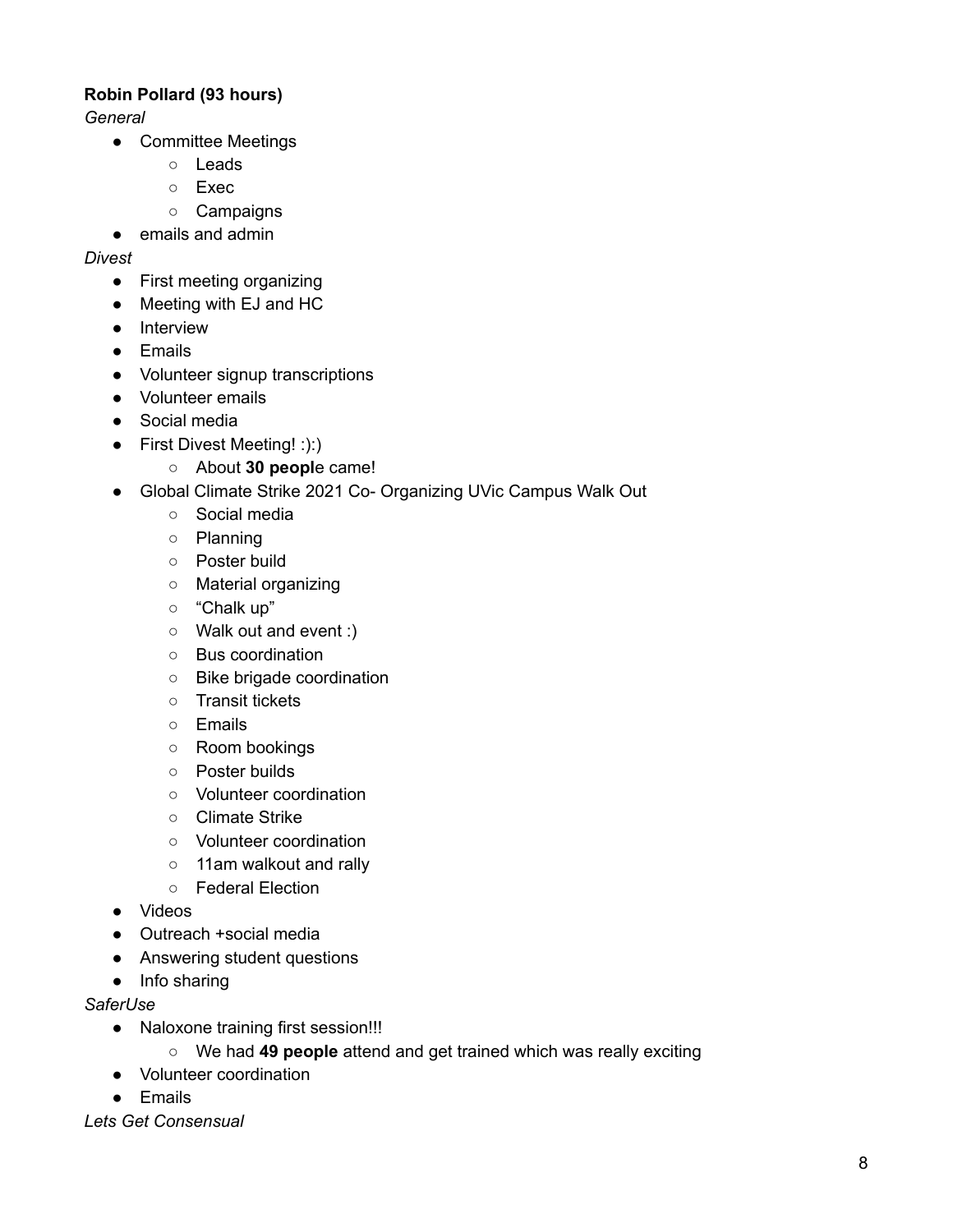- Co-Organizing SVAW
	- Big group meetings
	- Core four meetings
	- Script writing
	- Videos
	- Coordination
	- Volunteer coordination and sign up
	- Keynote speech writing
	- Letter writing (thank yous)
	- TABLING
	- Event moderating
		- Keynote
			- We had 40 people at keynote
		- Understanding consent culture

# *Shift Our Campus*

- \$1000 donation to SOCC and Pride for BACK
- Community Engagement
	- [Budget](https://docs.google.com/document/d/1m_zTikmhPOyb4l_H8_KtSag-9cXqfxAWpVM4Z9bJ4A0/edit) brief meetings with other student societies
	- Budget brief work
	- Meetings with AMS and ABCS
	- Drafting, reviewing and editing

### *ReThink*

- Workshop (Friday the 24th)
- OUtreach
- Set up and take down

# **Mariel Hernández (94.5 hours)**

*Meetings and Committees*

- Attended UVSS Committees: Policy Development, Member Outreach, Events, Campaigns, Executive, Leads, one-on-one meetings
- Attended UVic meetings and committees: Executive to Executive on Sep 17th, Student Wellness Centre
- Support Sexualized Violence Prevention Week
- Prep for Sep 27 ARC and send email motions

### *Hiring*

- Review resumes, select interview candidates, interview, and hire AVP Coordinator position
- ASM position

# *Clubs and Course Unions*

- Ran Clubs and Course Union Days Sep 15-16th: set-up, take-down, coordinate equipment delivery, plan seating plan, meet with Catering, meet with Vikes, liaise with volunteer coordinator, liaise with clubs and course unions, set up advocacy groups.
- Host Clubs and Course Union Council. Prep clubs and course union motion for ratification. Prep groups for funding. Update website.
- Coordinate locker clean-out

# *Training and Workshops*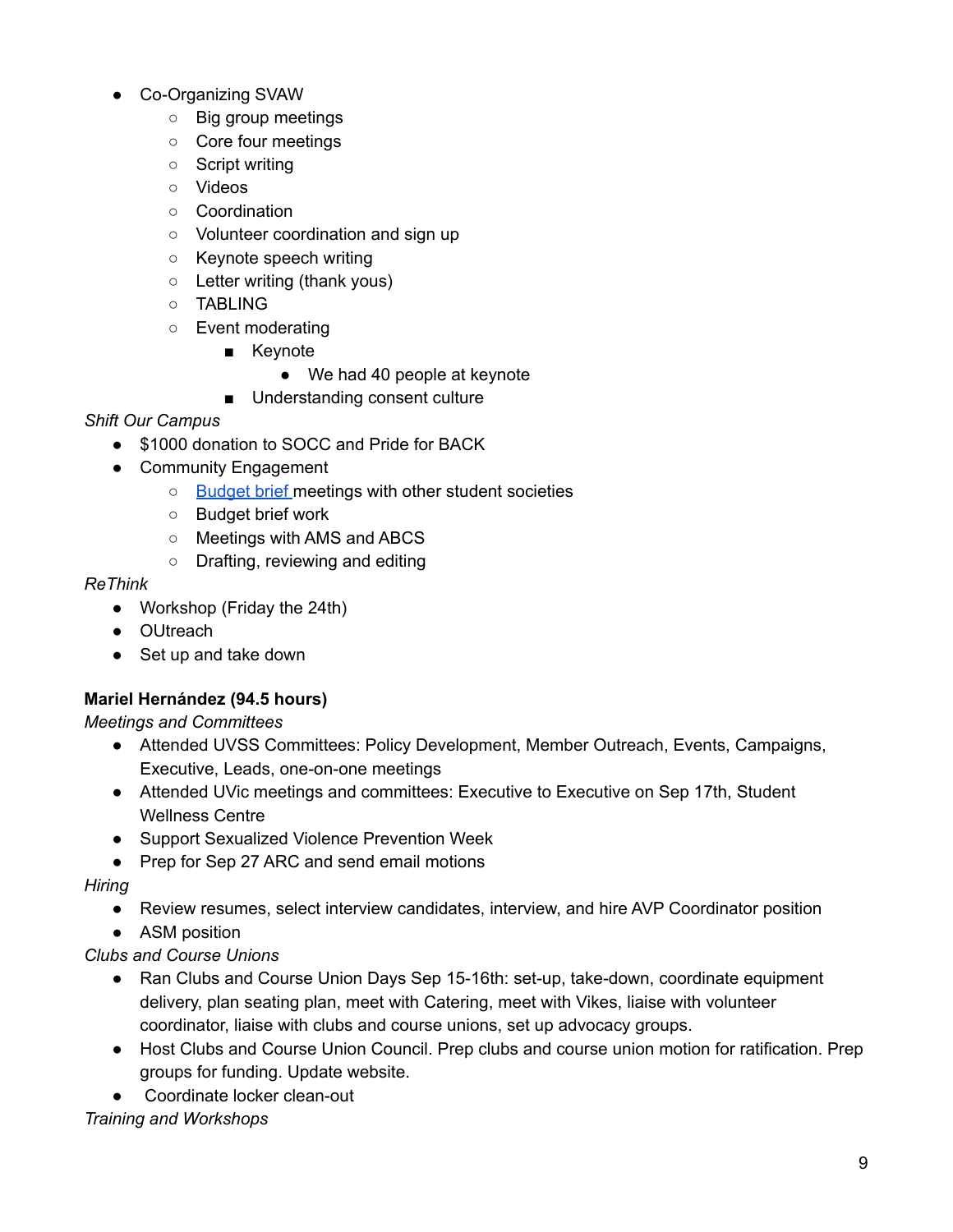- *●* Re-imagining Boundaries: A Subversive Resistance to Rape Culture: Ariana Barer Keynote Address
- Students of Colour Collective Poetry Night

# **Dipayan Nag (74 hours)**

- Internal Meeting
	- Leads Meeting
	- Meeting with Excluded Management
	- Meeting with SUBText
	- Portfolio Meeting
- Board and Committee Meetings
	- Executive Committee
	- Policy Development
- External Meetings
	- UVic/UVSS Exec-to-Exec
	- Senate Orientation
- ASM Hiring Committee
	- Striking Committee
- Portfolio Work
	- Editing ASM Job Description
	- Research on Hiring Firms
	- U-PASS Committee work
	- Review of Strategic Plan
	- Policy edit on Ecofoot
- Other Administrative and Miscellaneous tasks
	- Clubs & Course Union Days Support
	- Emails and other internal reviews
	- Other UVSS Budgets

### **Joshua Fassnacht (14 hours)**

- ISR Portfolio (6 hours)
	- $O$  JF+SP (1 hour)
	- International student MH research (2 hour)
	- International tuition & MSP planning (2 hours)
	- International events planning & emails (1 hour)
	- Committee planning (1 hour)
- Global Community (1 hours)
	- Check-In (1 hour)
- CCU Tabling (2 hours)
- Member Outreach Committee (1 hour)
- Policy Committee (1 hour)
- Emails & Admin (2 hours)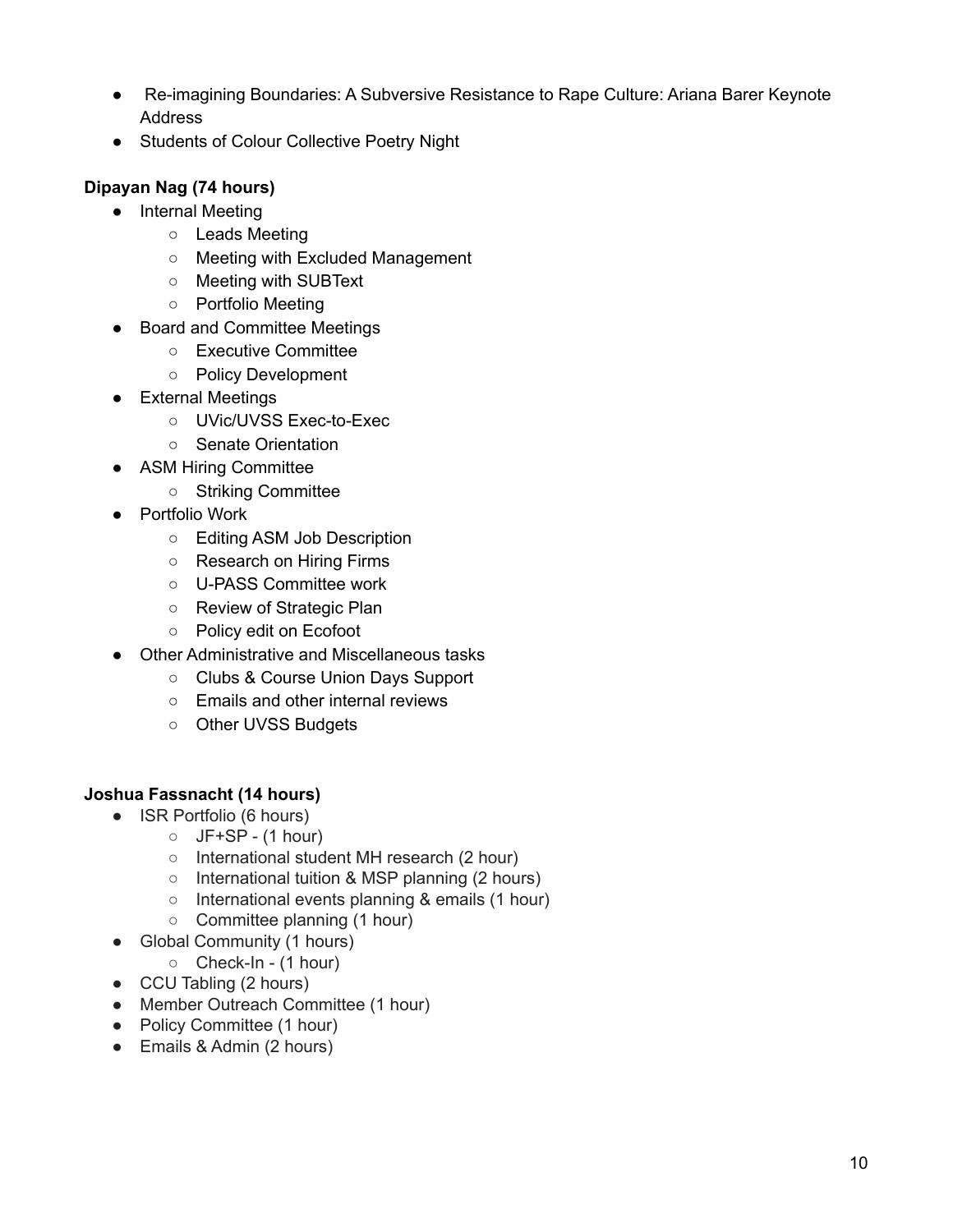# **Nigel Bisnar (6 hours)**

- CCU Days Volunteering (2.75hrs)
- Divest Meeting (1hr)
- FinOps Portfolio Meeting (.5hrs)
- Events Committee (1hr)
- Member Outreach Committee (.5hrs)
- Campaigns Committee (.25hrs)

### **Rowan Froese (4.5 hours)**

- Project Planning 1.5 hrs
- Scheduling 0.5 hr
- Board Meeting 1 hr
- Other 1 hr

### **Deborah Berman (5.5 hours)**

- CCU Tabling (2 hours)
- Senate Orientation Meeting (1.5 hours)
- Events Committee Meeting (1 hour)
- Member Outreach Committee (0.5 hours)
- Policy Development Committee (0.5 hours)

### **Kishal Scholz (2.5 hours)**

- Correspondence (0.25 hours)
- Events Committee (0.25 hours)
- Disability justice workshops & resource reading (2 hours)

### **Siddharth Pathak (10 hrs)**

- C&CU Tabling (4hrs)
- C&CU Setup/Takedown (6hrs)

#### **Kathleen Banville (3.25 hours)**

- sept 13 board meeting 1 hour, correspondence 15 min
- sept 21 policy committee 1 hour, correspondence 30 min
- sept 21 outreach committee 30 min

#### **Kritika Gupta (20 hrs)**

- Ccu Days boothing (8 hrs)
- Sexualized Violence Awareness week boothing(9hrs)
- $\bullet$  Rethink workshop prep (3 hrs)

#### **Shilpa Parveen (4.5 hours)**

- Board meeting (1.5 hours)
- UVSS ISS work (MSP video, working on MSP & discussions regarding tuitions) 2-3 hours

### **Hailey Chutter (5 hours)**

- Divest meeting (40 min)
- Board meeting (20 min)